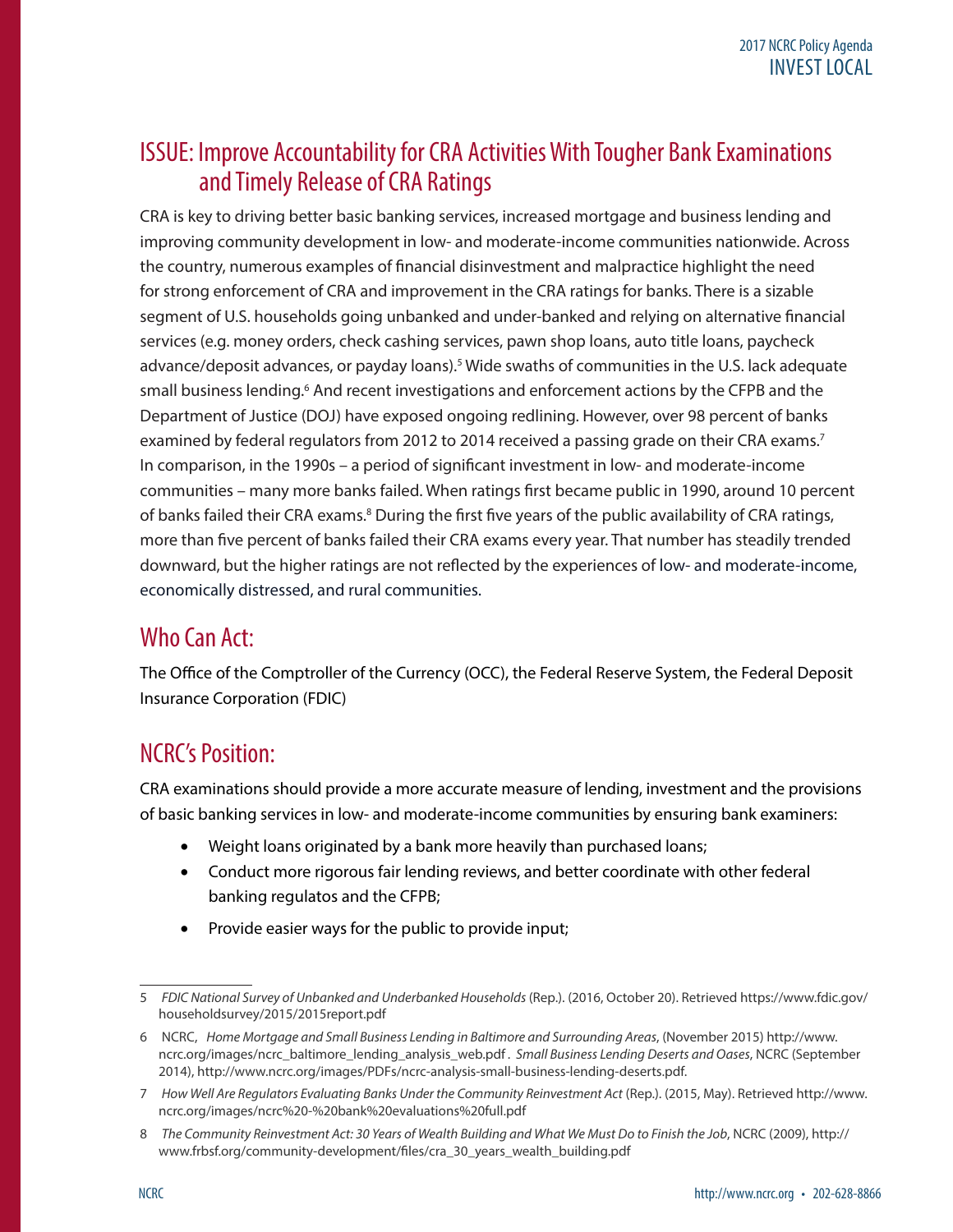- In addition to analyzing lending in areas with bank branches, examine lending in areas where banks are making significant amounts of loans but do not have bank branches;
- Maintain an emphasis on branches and collect more data on provision of bank accounts to low- and moderate-income customers;
- Collect better data on the number and percent of deposit accounts and basic banking services that are offered to low- and moderate-income customers;
- Better review for harmful practices (e.g. excessive overdraft fees); Examine for loss mitigation practices, particularly with the expiration of the federal Home Affordable Modification Program (HAMP) and Home Affordable Refinance Program (HARP);
- Ensure examination are conducted regularly and released timely. Of the top 100 banks by asset size, 35 have not had a CRA exam since 2012. Of these, nine have not had an exam since 2010 and seven since 2011. Out-of-date CRA exams contribute significantly to lenient oversight of banks and diminish expectations of continued and affirmative responses to credit needs.



#### **Unbanked Rates by State, 2015**

FIGURE 4. Source: FDIC (2016)